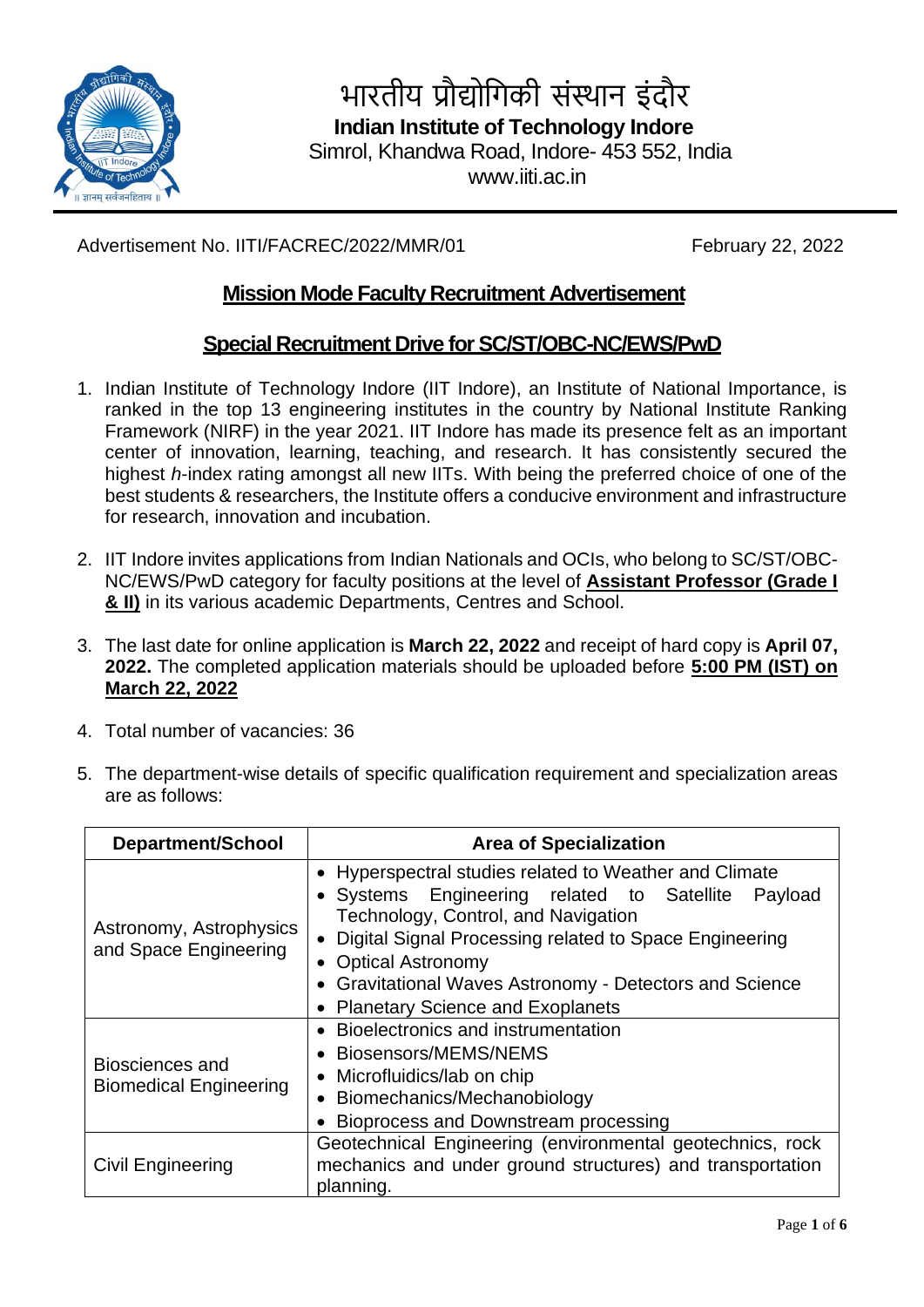| <b>Computer Science and</b><br>Engineering             | • Cyber security and cryptology<br>Computer architecture, operating systems and compilers<br>Theoretical computer science, computational geometry,<br>$\bullet$<br>and high-performance computing<br>Computer graphics, virtualisation                                                                                                                                                                         |  |  |  |  |
|--------------------------------------------------------|----------------------------------------------------------------------------------------------------------------------------------------------------------------------------------------------------------------------------------------------------------------------------------------------------------------------------------------------------------------------------------------------------------------|--|--|--|--|
| <b>Electrical Engineering</b>                          | • VLSI circuits and systems,<br>Power Electronics and Power Systems,<br>Signal/Image processing,<br>Communication networks,<br>Instrumentation and Control.                                                                                                                                                                                                                                                    |  |  |  |  |
| <b>Mechanical Engineering</b>                          | • Smart manufacturing or Industry 4.0: With specific focus<br>on digital twins, agent based systems, distributed decision<br>making, health management and collaborative learning for<br>industrial systems.<br>Design Engineering: Vehicle's dynamics and control,<br>robotics and autonomous systems<br>• Thermal Engineering: Renewable energy<br>systems,<br>energy storage, microfluidics (Lab-on-a-chip) |  |  |  |  |
| <b>Metallurgy Engineering</b><br>and Materials Science | Integrated Computational Materials Engineering, Extractive<br>metallurgy, Ceramic engineering, Composite<br>materials,<br>Surface protection, Metallurgical process modelling, Quantum<br>materials and device.                                                                                                                                                                                                |  |  |  |  |
| Chemistry                                              | • Theory and Computation (Theoretical)<br>• Physical Chemistry (experimental)                                                                                                                                                                                                                                                                                                                                  |  |  |  |  |
| <b>Mathematics</b>                                     | of mathematics. Preference: Probability<br>All<br>areas<br>and<br>Scientific Computing, Graph<br>theory<br>Statistics,<br>and<br>Combinatorics, Differential Equations, Functional Analysis,<br>Algebraic & Differential Geometry, Topology,<br>Nonlinear<br>Analysis, Representation Theory.                                                                                                                  |  |  |  |  |
| <b>Physics</b>                                         | • Statistical Physics including nonlinear dynamics, chaos,<br>network theory etc.<br>• Experimental and theoretical condensed matter physics<br>and Material sciences.<br>Experimental and theoretical high energy physics.<br>Computational physics and related phenomena.<br>Instrumentation (Biomedical and Scientific).                                                                                    |  |  |  |  |
| <b>School of Humanities</b><br>and Social Sciences     | Economics: Money and Banking, Financial Economics<br>English: Digital Humanities, ELT<br>Philosophy: Logic, Philosophy of Science<br>Psychology                                                                                                                                                                                                                                                                |  |  |  |  |

6. Further details regarding various Departments, Faculty, Postgraduate Programmes and areas of research can be reviewed at the individual departmental websites and also at [www.iiti.ac.in](http://www.iiti.ac.in/)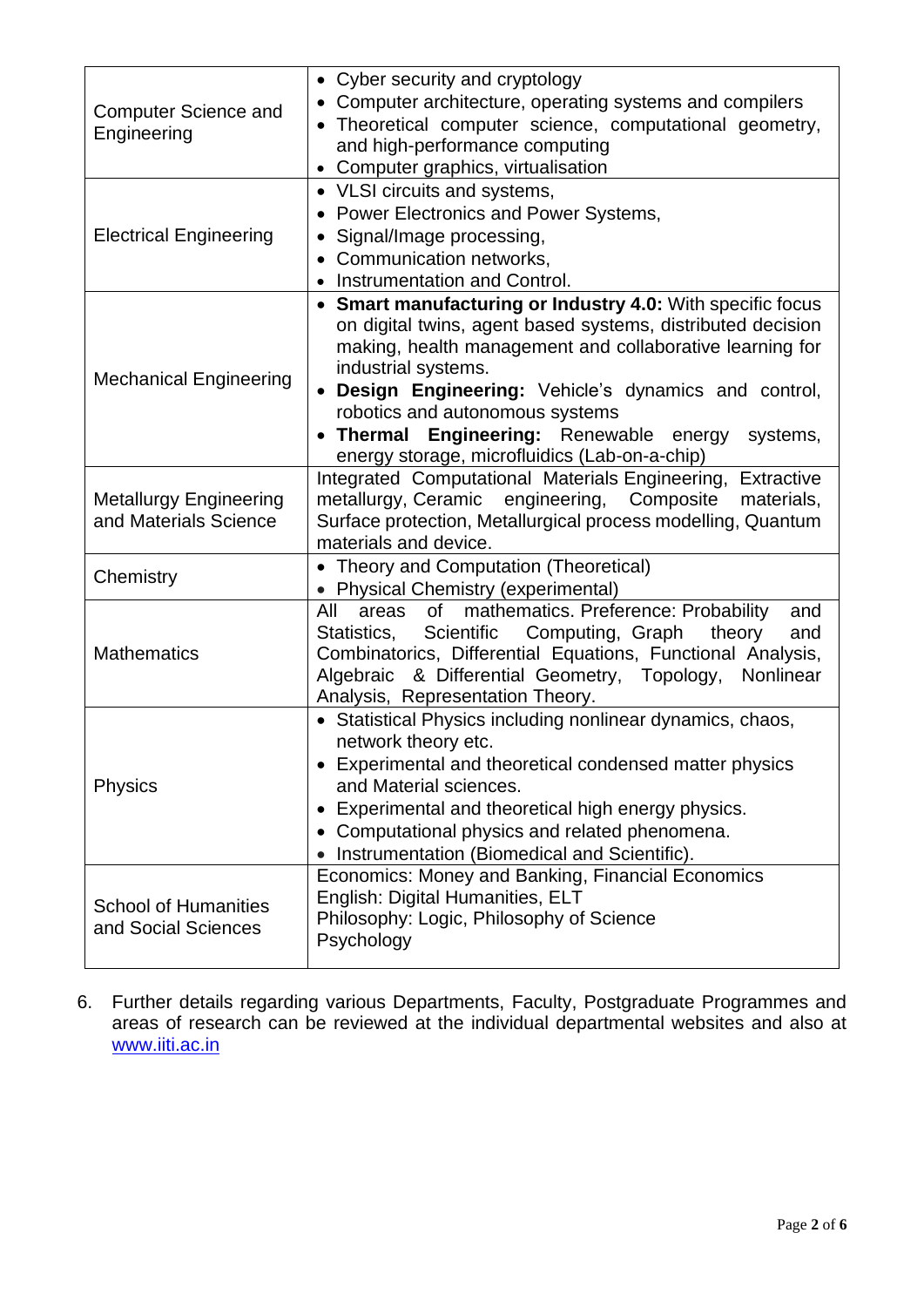## 7. **Minimum Qualifications and Experience Requirements.**

The minimum requirements for the position of Assistant Professor Grade I and II are as follows:

- (a) **Assistant Professor Grade I.** 
	- (i) **Educational Qualification:** Ph.D. with first class or equivalent at the preceding degree in the department mentioned in Para 5 with a very good academic record throughout.
	- (ii) **Experience:** Minimum **three years** of industrial/ research/ teaching experience, **excluding, however, the experience gained while pursuing Ph.D.**
	- (iii) **Age:** Maximum 35 years

#### (b) **Assistant Professor Grade-II.**

- (i) **Educational Qualification:** Ph.D. with first class or equivalent at the preceding degree in the department mentioned in Para 5 with a very good academic record throughout.
- (ii) **Experience:** Candidates satisfying all criteria other than experience criteria for Assistant Professor Grade I may be appointed as Assistant Professor Grade II with appropriate pay based on post-doctoral experience.
- (iii) **Age:** Maximum 32 years

#### 8. **Pay Structure.**

The pay structure for various positions, as per  $7<sup>th</sup>$  CPC, are as follows:

| <b>Position</b>                     | <b>Pay Level</b> | <b>Min. Basic</b><br>Pay/ Month $(3)$ | <b>Total Emoluments</b><br>including HRA* $($ ₹) |
|-------------------------------------|------------------|---------------------------------------|--------------------------------------------------|
| <b>Assistant Professor Grade I</b>  | 12               | $1,01,500/-$                          | 1,60,667/                                        |
| <b>Assistant Professor Grade II</b> | 10               | 70,900/-                              | 1,15,073/                                        |

\*HRA would not be admissible if accommodation is provided within the campus.

**The posts carry allowances such as D.A., H.R.A and Transport Allowance (TA) as per GOI rules, which at present correspond to those admissible to Central Government employees stationed at Indore. The benefits of LTC, Children Education Allowance, and contribution towards New Pension Scheme (NPS) shall be permissible as per GoI rules.**

- 9. **Support/ Allowances.** Other support/ allowances, in accordance with the Ministry of Education, provided are as follows:
	- (a) Cumulative Professional Development Allowance (CPDA). CPDA of ₹3 lakhs for every block period of 3 years may be made available on reimbursable basis to meet the expenses for presenting papers at conferences and towards membership fee of professional bodies and academic/research related contingency expenditure.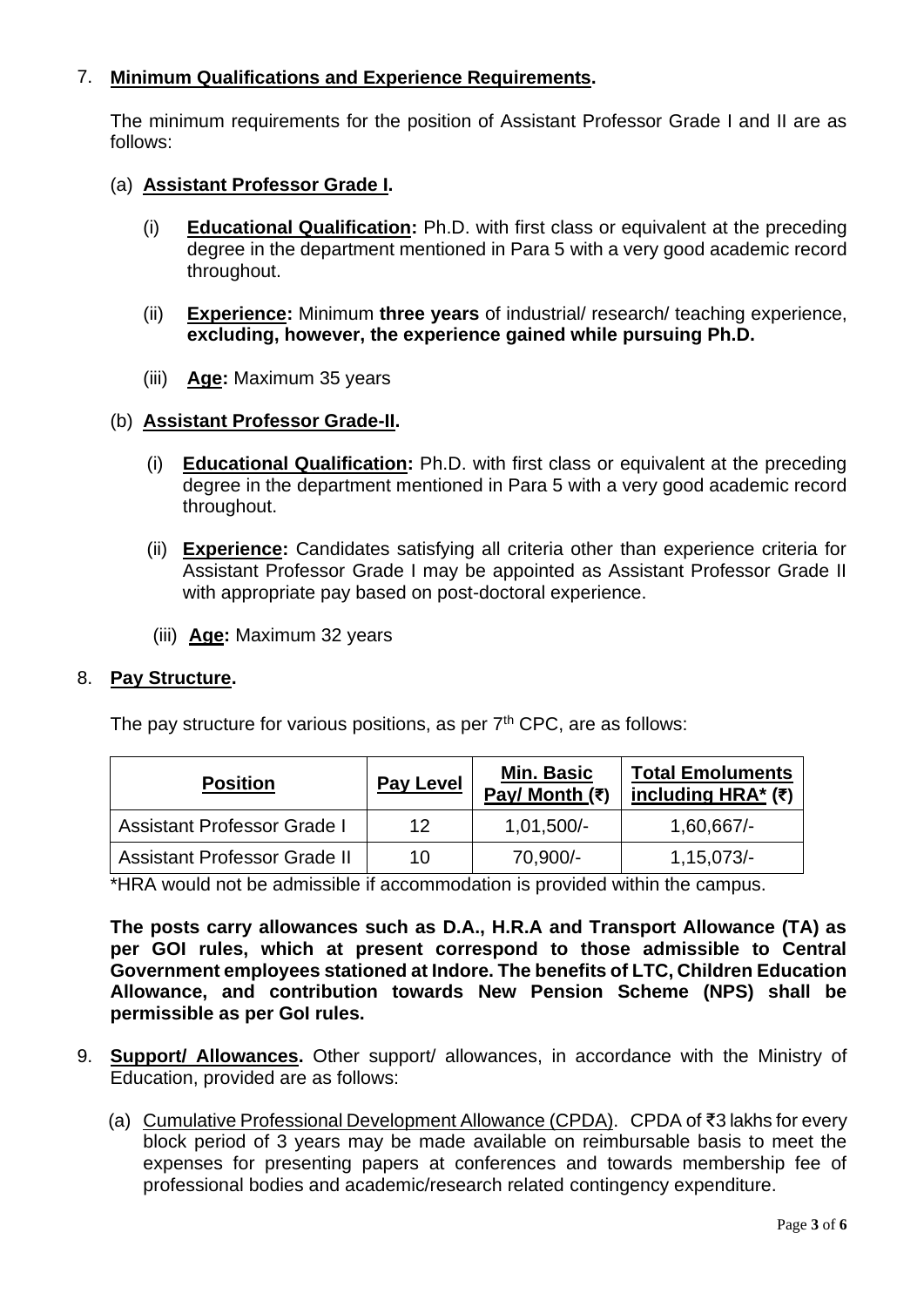- (b) Relocation Allowance. Reimbursement of relocation charges of up to ₹1,00,000/ for faculty members joining from abroad for reimbursement of air fare for self & spouse and cost of transportation of goods. Reimbursement of up to ₹75,000/- for self and family and transportation of goods for those joining from within India.
- (c) Medical Facility. Cashless Out-Patient Department (OPD) and In-Patient Department (IPD) medical facility in the leading hospitals in Indore and well-equipped Institute Health Centre for employees and their dependent family members.
- (d) Children Education Allowance (CEA). Reimbursement of CEA will be applicable for claiming fee reimbursement of two eldest school going children i.e. for children from classes nursery to twelfth @ ₹2,250/- p.m. per child as per GOI norms.
- (e) Communication Charges. Reimbursement of communication charges will be done in accordance with the Institute/GOI rules.
- (f) Accommodation Facility. The Institute endeavours to provide suitable accommodation to all faculty. On-campus accommodation / Residence in the Institute will be provided to the employee in lieu of HRA, subject to the availability. **After joining the Institute, accommodation for first 21 days at Hostel/Guest house may be provided. However, in the beginning, new faculty may have to stay in transit accommodation outside the campus.**
- (g) Facilities for Research and Development activities exist in all the Departments and Centres. These are being continuously modernized with contemporary equipment and services. Good facilities also exist for computing. The Institute has a well-stocked library.
- 10. **Reservation and Relaxation for SC/ST/OBC/PWD/ EWS applicants.** Reservation and relaxation are applicable as per GOI rules for SC, ST, OBC and PWD applicants. The benefit of reservation under Economically Weaker Section (EWS) can be availed upon production of an Income and Asset Certificate issued by authorized officials in prescribed format as per GOI norms. Candidates should submit their valid SC/ST/OBC/EWS/ Disability Certificate issued by the competent authority in the prescribed format along with the application form in support of their claim.
- 11. **The application must be complete with full details of educational qualifications including year of obtaining Ph.D., date of defense and details as required in the online application portal providing a list of publications (with reprints of the best papers), teaching/ research/industrial experience, date of birth along with the names and contact details of at least three referees.**

### 12. **General Instructions.**

- (a) Applicants who have not been considered earlier against the old advertisements need to apply afresh.
- (b) If applying for more than one position, then separate application must be submitted for each position.
- (c) **Experience and age limit will be reckoned as on last date of online submission of online application form.**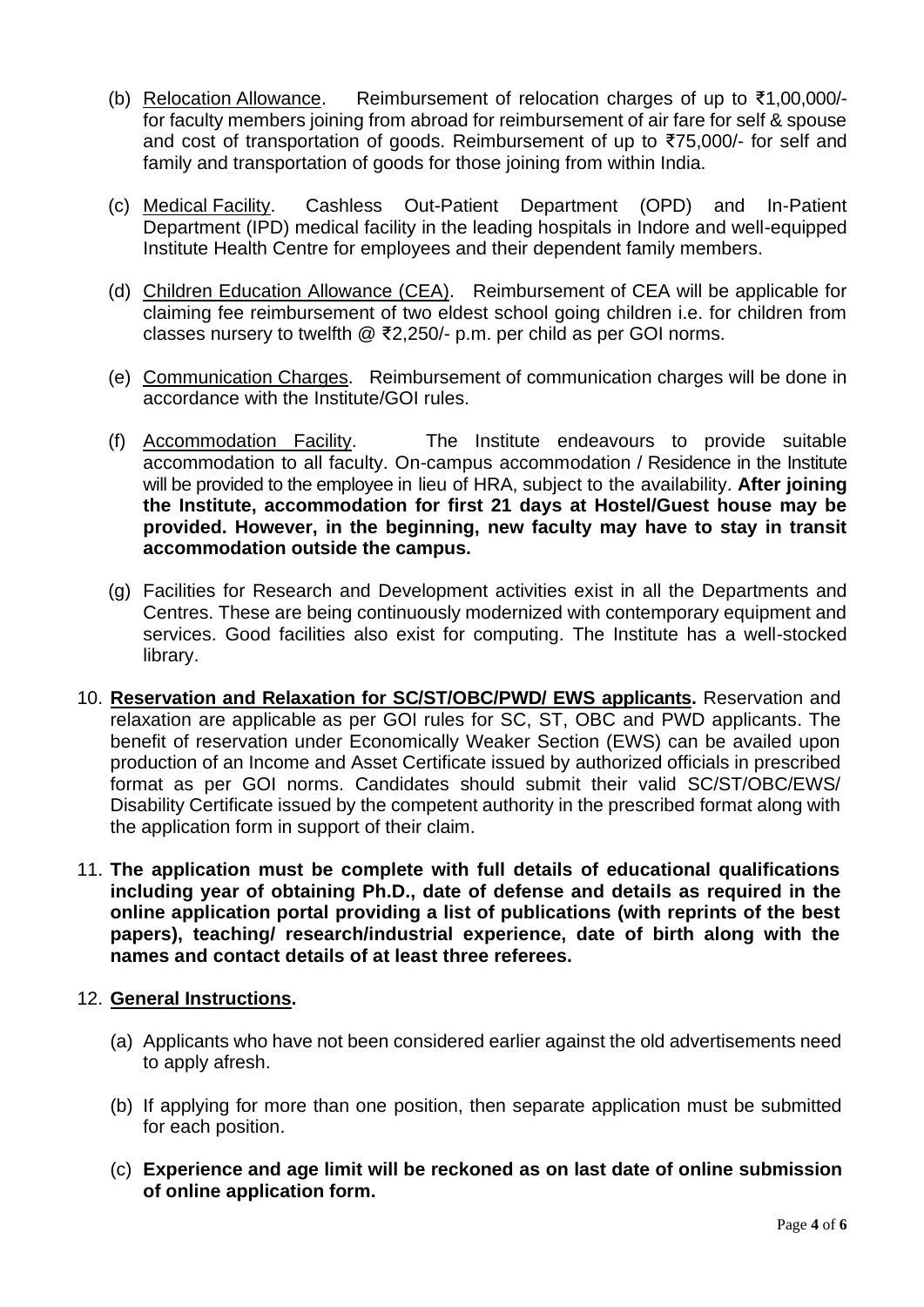- (d) Degrees obtained by the candidate should have been awarded by a recognized University/ Institute. All Educational qualification certificates including the Date of Ph.D. Defense must be submitted/uploaded. All Experience certificates mentioning designation, pay and tenure must be duly signed and sealed by the employer.
- (e) Political and security clearance from Ministries of External Affairs and Home Affairs is necessary in every case for individuals with foreign passports.
- (f) The Institute reserves the right to call for interview only those candidates shortlisted based on their qualification, experience, research, publication records and requirements of individual academic departments, centres and school.
- (g) Mere fulfilling eligibility criteria will not entitle any applicant for being called for interview.
- (h) The Institute reserves the right to fill or not to fill positions in any of the above/and or any other specialization(s)/Department(s). The Institute has the right to set different as well as higher norms, while short-listing, considering the specific requirement of the departments.
- (i) Based on the shortlisting criteria, applications will be processed. Only the shortlisted applicants will be contacted through the emails provided by them in the application form.
- (j) Applicants are required to carry original certificates, if called for the interview in person, failure of which would lead to disqualification of the candidature.
- (k) Applicants, called for interview, will be reimbursed to and fro air fare by economy class or II AC rail fare, from the nearest city of their residence in India by the shortest route. The **ticket for air travel** should be booked from **IRCTC or authorized Travel Agents viz, M/s Balmer Lawrie & Company Limited and M/s Ashok Travels & Tours (via website/ booking counters/office),** in line with GOI instructions. **Booking done from any other mode will not be admissible for claim.** However, to comply with COVID safety protocols, the seminar and interview may be held through video conference.
- (l) Applicants from abroad will, generally, be interviewed through video conferencing and no reimbursement for such applicants will be made. Applicants from abroad, but in India at time of Selection committee meeting, must attend the interview in person, if called.
- (m) No correspondence whatsoever will be entertained from applicants regarding conduct and result of interview and reasons for not being called for interview or selection.
- (n) **Applicants who are employed in Government, Semi-Government, Autonomous Body or Institution should send their applications through proper channel. Else, they will be required to produce a No Objection Certificate from their employer at the time of interview.**
- (o) Applicant is solely responsible for the correctness of the information provided in the application. If found later, that any information given in the application is incorrect/false, the candidature/appointment is liable to be cancelled/terminated.